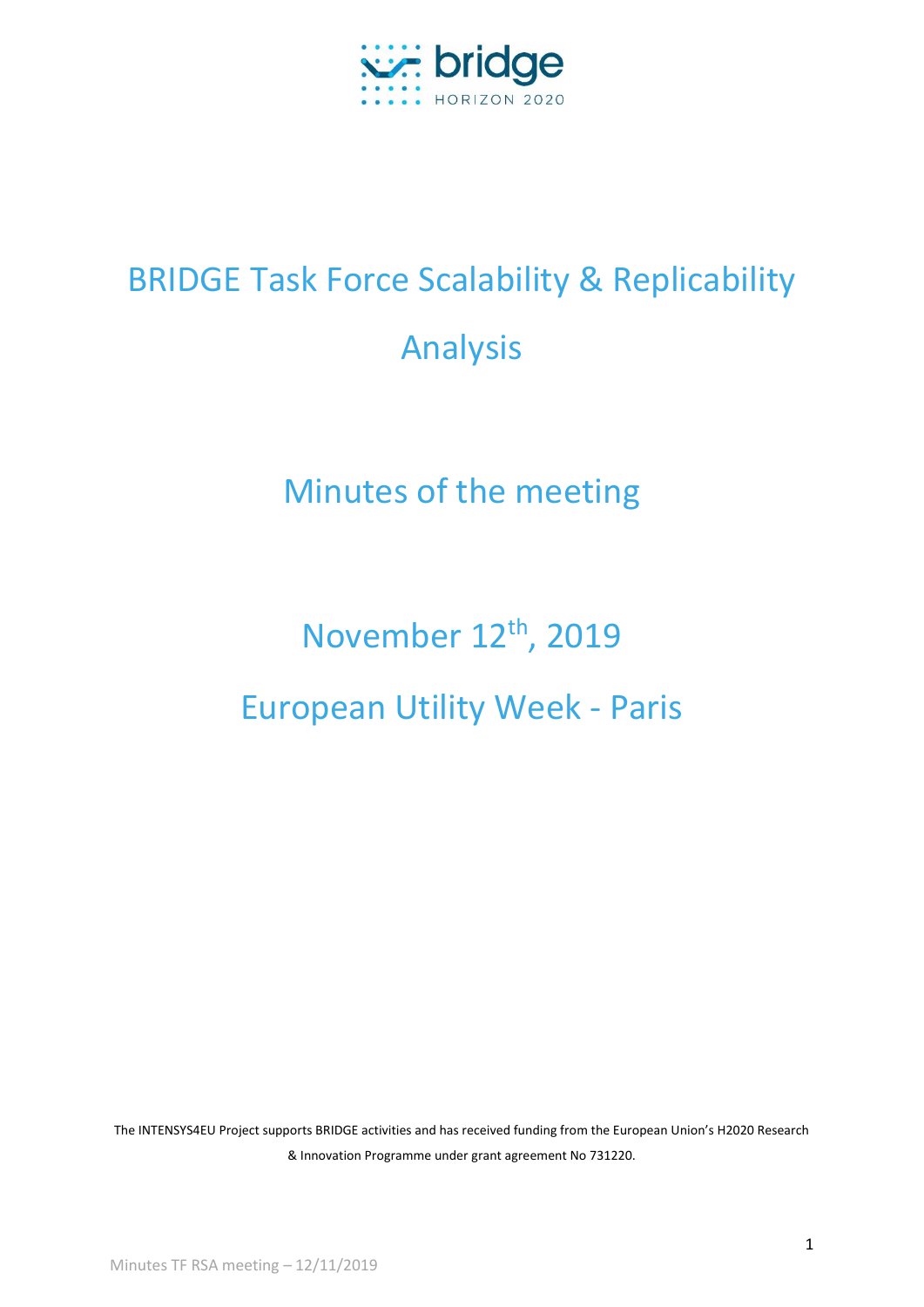

### **SUMMARY**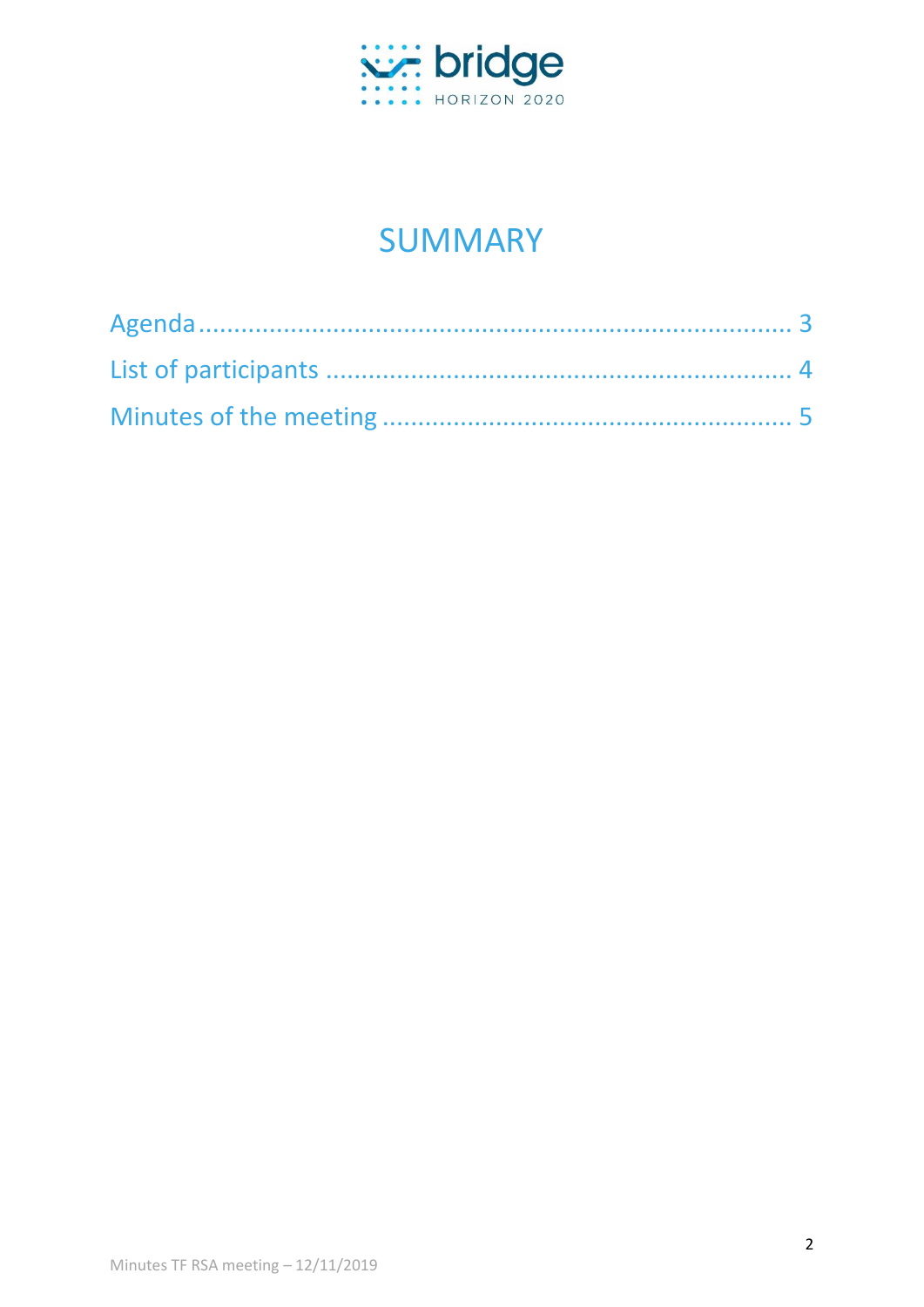

### **EUW internal session of BRIDGE TF SRA EUW, Paris Expo Porte de Versailles, EU project zone**

#### <span id="page-2-0"></span>**Agenda**

| 10:30-10:40   | Welcome and Introduction                                                                              |  |
|---------------|-------------------------------------------------------------------------------------------------------|--|
| 10:40-11:00   | Overview gathered knowledge                                                                           |  |
|               | Questionnaire                                                                                         |  |
| 11:00-11:20   | Presentation of the methodology for Scalability Replicability Analysis                                |  |
| $11:20-11:40$ | Discussion on Pilot projects participating on the validation of the<br>methodology                    |  |
| 11:40-12:00   | Next Steps<br>Finalisation of the report<br>$\overline{\phantom{a}}$<br><b>SRA Toolbox/Repository</b> |  |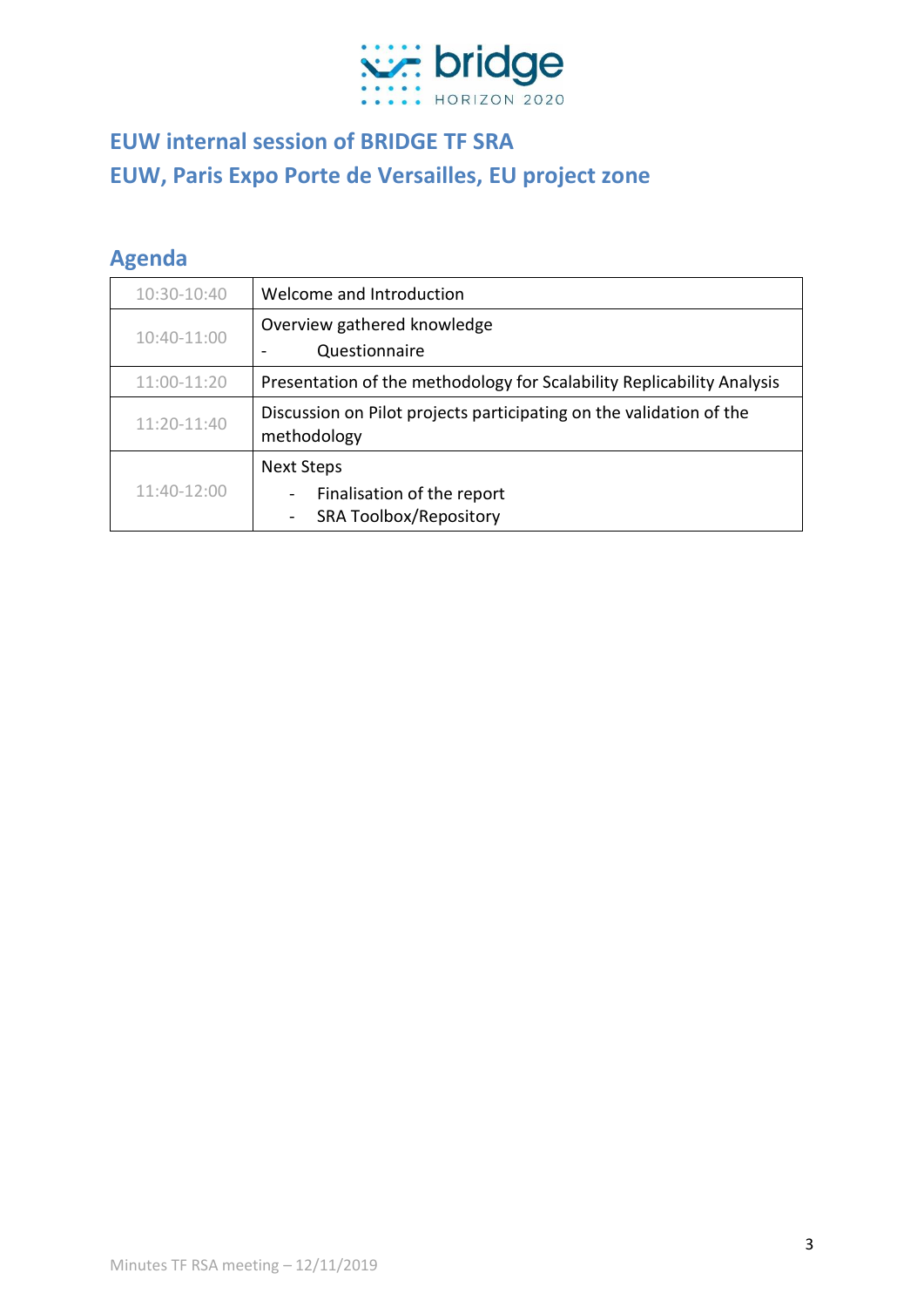

#### <span id="page-3-0"></span>**List of participants**

| <b>FIRST NAME</b> | <b>LAST NAME</b>                   | <b>PROJECT / ORGANISATION</b> |
|-------------------|------------------------------------|-------------------------------|
| Raquel            | Castán                             | <b>CROSSBOW</b>               |
| José Pablo        | Chaves Ávila                       | CoordiNet                     |
| Venizelos         | Efthymiou<br>inteGRIDy             |                               |
| Eric              | EC<br>Lecomte                      |                               |
| Frédéric          | <b>INTERFLEX</b><br>Mesureur       |                               |
| Peter             | Nemcek                             | FutureFlow                    |
| Christina         | Papadimitriou                      | inteGRIDy                     |
| <b>Nicolas</b>    | Peraudeau                          | <b>BRIDGE Support team</b>    |
| Stéphanie         | Petit                              | <b>BRIDGE Support team</b>    |
| Sergio            | <b>MUSE GRIDS</b><br>Saludes Rodil |                               |
| Natalie           | Samovich<br>SHAR-Q                 |                               |
| Manuel            | Serrano                            | <b>CROSSBOW</b>               |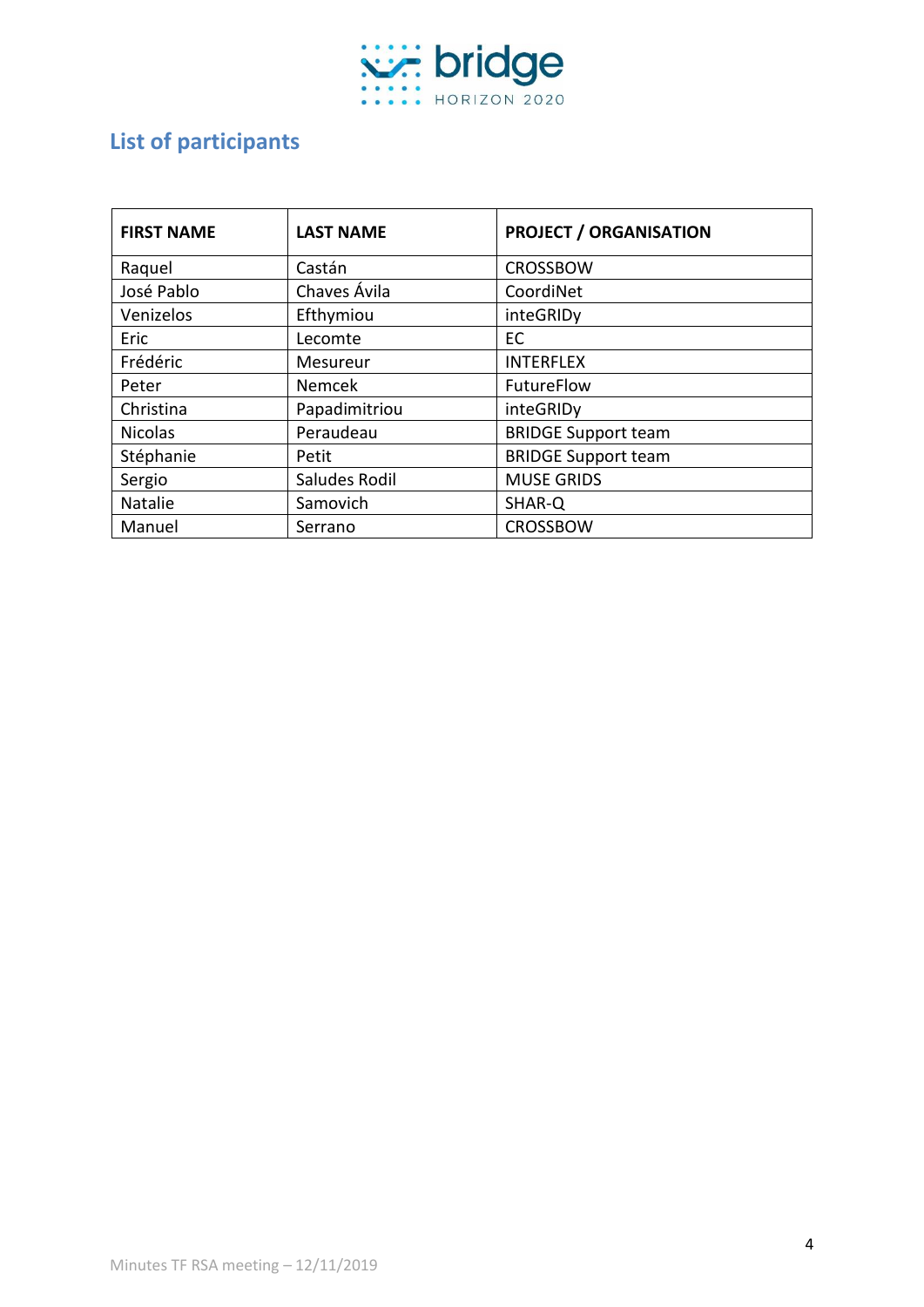

#### <span id="page-4-0"></span>**Minutes of the meeting**

#### **PPT presentation will be uploaded in the restricted area of the BRIDGE website.**

| 10:30-10:40  | <b>Welcome and Introduction by Eric Lecomte</b>                                                                                                                                                                                                                                                            |  |
|--------------|------------------------------------------------------------------------------------------------------------------------------------------------------------------------------------------------------------------------------------------------------------------------------------------------------------|--|
| Presentation | The objective of this internal meeting is:<br>to identify projects that will test and pilot the implementation of<br>SRA methodology proposed by the TF<br>to determine where to secure the toolbox? in which repository?<br>$\overline{\phantom{a}}$                                                      |  |
|              | move forward to the next steps and determine what is expected for<br>the TF                                                                                                                                                                                                                                |  |
| 10:40-11:00  | <b>Overview gathered knowledge by Manuel Serrano</b><br>Questionnaire                                                                                                                                                                                                                                      |  |
|              | $\triangleright$ The first questionnaire was elaborated to have a clear view of the<br>status of SRA in the TF participating projects, what can be obtained from<br>them and what do they expect from the TF.                                                                                              |  |
|              | The questionnaire allows to determine which layers are addressed.<br>Methodology used is quite heterogenous between projects especially                                                                                                                                                                    |  |
|              | when it comes to ICT aspects.<br>The main barriers come from the heterogeneity of the projects and their<br>research aspects => one of the main conclusions is that it is not possible<br>to propose a single method for everyone to use. A better option is to<br>propose a methodology to help projects. |  |
|              | Barriers: lack of data that could be used                                                                                                                                                                                                                                                                  |  |
|              | The aim of the second survey was to characterise SRA method and<br>➤<br>lessons learnt in previous project (broader than TF projects, national<br>initiatives have also been considered).                                                                                                                  |  |
|              | Communication and simulation layer were of high relevance, especially for<br>ICT.                                                                                                                                                                                                                          |  |
|              | Difficult to have quantitative analysis. Some recommendations have been<br>included in the report even if not crystal clear.                                                                                                                                                                               |  |
|              | The lack of information, of a common place to upload all the lessons learnt<br>is the main barrier identified that could be interesting to tackle for the next<br>steps.                                                                                                                                   |  |
| 11:00-11:20  | Presentation of the methodology for Scalability Replicability Analysis                                                                                                                                                                                                                                     |  |
|              | The conclusions from the SRA questionnaires addressed to H2020 projects<br>highlighted the need to define how we could have a portal to share<br>experiences among project.                                                                                                                                |  |
| Presentation | SRA methodology should be adapted to all projects => the TF can guide the<br>$1st$ stages of SRA.                                                                                                                                                                                                          |  |
|              | Proposed methodological guidelines<br>➤<br>1- Select the layers to consider for the SRA: business, functions,<br>information, communication and components layers. For each of<br>them there is a need to define a methodology                                                                             |  |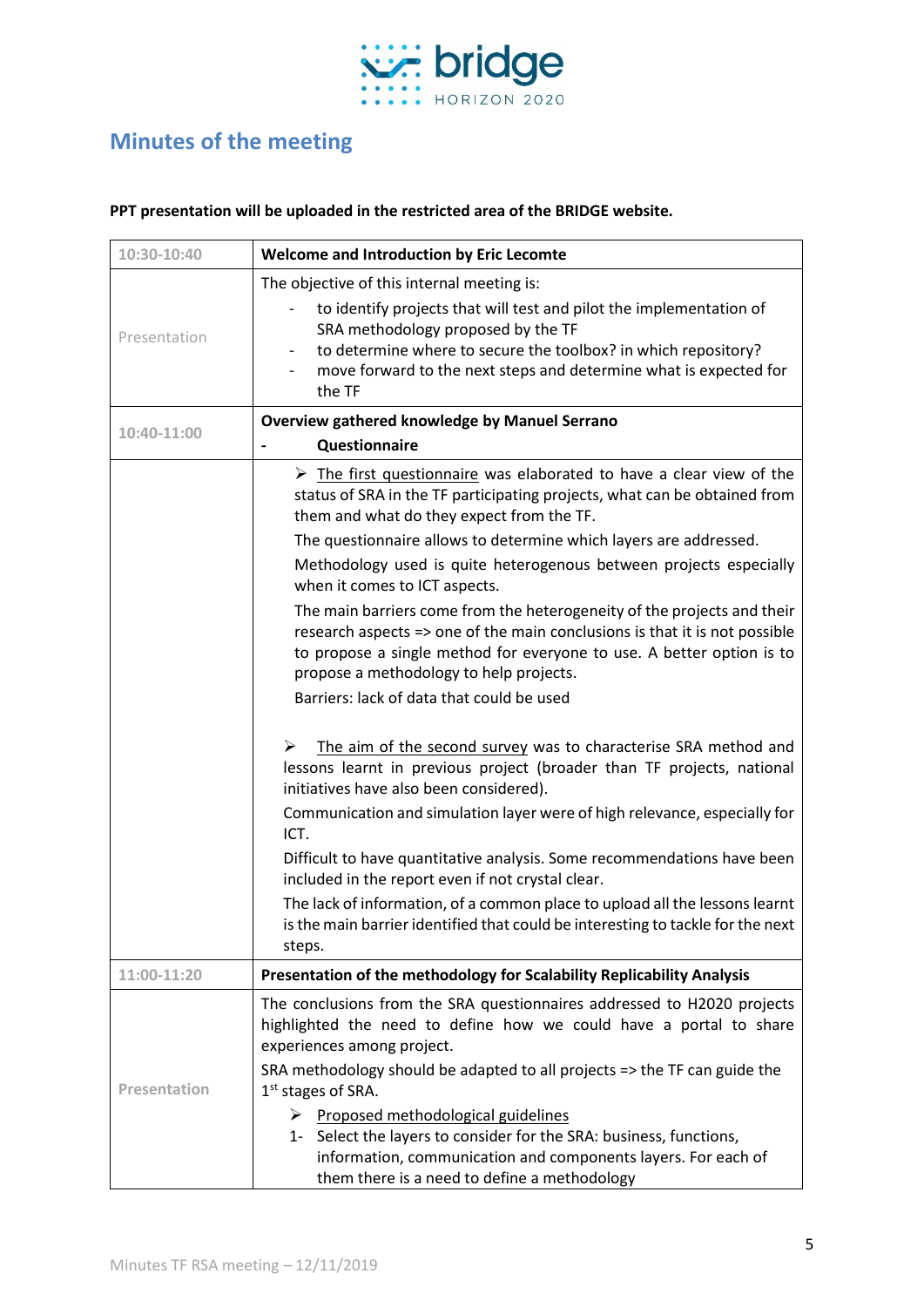

|             | 2- Jointly analysis with other dimensions<br>3- Decide if quantitative, qualitative or mixed analysis<br>4- If quantitative: define KPI and modelling approach; Identify critical<br>parameters and define scenarios<br>5- Define data requirements and tools<br>6- Perform the SRA for each dimension/layer and define key aspects<br>7- Gathered conclusions, combined different layers and define SRA<br>rules/roadmap<br>In terms of data provision, it is important to have a repository of input data.<br>However, this may be obsolete soon. Need to be updated regularly. National |
|-------------|--------------------------------------------------------------------------------------------------------------------------------------------------------------------------------------------------------------------------------------------------------------------------------------------------------------------------------------------------------------------------------------------------------------------------------------------------------------------------------------------------------------------------------------------------------------------------------------------|
|             | and European regulations can change.<br>The TF could collect existing open data sources and bookmark these in a<br>repository for H2020 projects.                                                                                                                                                                                                                                                                                                                                                                                                                                          |
|             | $\triangleright$ Key aspects:<br>Select the different dimensions that should be analysed within each<br><b>SGAM layer</b><br>Benchmark study on SRA methodologies<br>Define and agree a set of minimal common steps to guide projects<br>Test the guidelines with new BRIDGE project and in parallel try to<br>collect open data sources than can be shared among BRIDGE<br>projects.                                                                                                                                                                                                      |
| 11:20-11:40 | Discussion on Pilot projects participating on the validation of the<br>methodology                                                                                                                                                                                                                                                                                                                                                                                                                                                                                                         |
|             | WiseGRID project has already been identified and started the evaluation of<br>the methodology.<br>Looking for projects that can actually pilot the methodology and determine                                                                                                                                                                                                                                                                                                                                                                                                               |
|             | how the analysis would be perform (but not perform all the SRA, i.e. select<br>the layers and identify how provide the SRA).                                                                                                                                                                                                                                                                                                                                                                                                                                                               |
|             | SRA methodology should be applied at the beginning of the project when<br>the use cases are to be defined but it could be at another moment (Business<br>plan, roadmap for the future definition)<br>Need a second project.                                                                                                                                                                                                                                                                                                                                                                |
|             | $\triangleright$ Question from Venizelos Etymefiou<br>SRA is the direction that is worth building-on and would help the project to<br>think about their "after life" since the beginning. It is actually the approach<br>adopted in the Goflex project even if not named SRA. GOFLEX could be a pilot<br>and could work with the methodology proposed.                                                                                                                                                                                                                                     |
|             | $\triangleright$ Comments from Natalie Samovich<br>The low level TRL and the scalability of the pilot project dimensions should be<br>added in the SRA methodology.                                                                                                                                                                                                                                                                                                                                                                                                                        |
|             | Low level TRL are not part of BRIDGE but should definitely be kept aware and<br>considered!                                                                                                                                                                                                                                                                                                                                                                                                                                                                                                |
|             | The scalability of the projects should be observed and will depend on the layer<br>addressed. For ICT aspects, scalability have to be considered.                                                                                                                                                                                                                                                                                                                                                                                                                                          |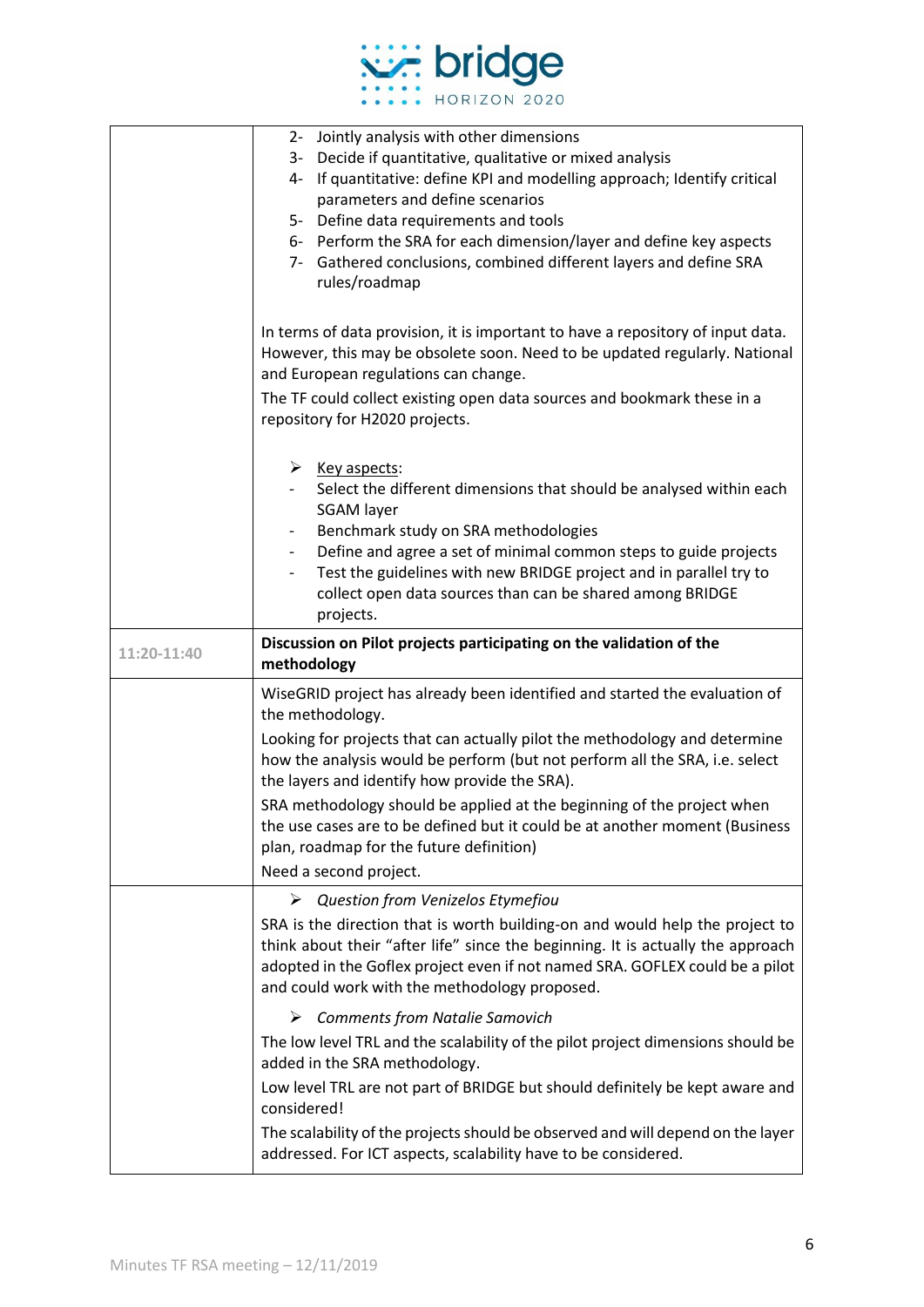

|                   | $\triangleright$ Comment from Peter Nemcek: financial aspects are missing                                                                                                                                                                                                                                             |  |  |
|-------------------|-----------------------------------------------------------------------------------------------------------------------------------------------------------------------------------------------------------------------------------------------------------------------------------------------------------------------|--|--|
|                   | To make this after life it is important to identify who will pay for it. Depend                                                                                                                                                                                                                                       |  |  |
|                   | on regulatory and market players and it should be part of the SRA                                                                                                                                                                                                                                                     |  |  |
|                   | methodology.                                                                                                                                                                                                                                                                                                          |  |  |
|                   | $\Rightarrow$ Business model layers                                                                                                                                                                                                                                                                                   |  |  |
|                   | $\triangleright$ Low TRL project are generating results that have to be picked up for<br>more mature TRL and next steps. The Innovation radar from the EC<br>can be something to take into account and apply since the beginning.                                                                                     |  |  |
|                   | $\triangleright$ In the regulated environment, incentives are also needed (not only<br>financial), especially on the digital side. Missing in ICT. It could be<br>taxes incentives, tool etc but need to think what that could be. Some<br>of the issues are how to scaling-up the solutions and it is linked to ICT. |  |  |
|                   | $\triangleright$ When it comes to the regulated body, it could be helpful to have all<br>the regulated/financial aspects on a repository.                                                                                                                                                                             |  |  |
|                   | <b>Next Steps</b>                                                                                                                                                                                                                                                                                                     |  |  |
| 11:40-12:00       | <b>Finalisation of the report</b>                                                                                                                                                                                                                                                                                     |  |  |
|                   | <b>SRA Toolbox/Repository</b><br>$\overline{\phantom{a}}$                                                                                                                                                                                                                                                             |  |  |
|                   | Repository: gathered all the data on one repository to facilitate the<br>≻                                                                                                                                                                                                                                            |  |  |
|                   | SRA.                                                                                                                                                                                                                                                                                                                  |  |  |
|                   | Need something that goes beyond the BRIDGE website, need something more<br>flexible.                                                                                                                                                                                                                                  |  |  |
|                   | Who is going to maintained this, who is going to update the repository?                                                                                                                                                                                                                                               |  |  |
|                   | $\Rightarrow$ The TF could prepare the specifications and inputs of interest to be                                                                                                                                                                                                                                    |  |  |
|                   | put on the repository and provide it to the EC.                                                                                                                                                                                                                                                                       |  |  |
|                   |                                                                                                                                                                                                                                                                                                                       |  |  |
|                   | $\Rightarrow$ Sharing the data and data testing is one of the main issues in R&I                                                                                                                                                                                                                                      |  |  |
|                   | projects. For that purpose, the PANTERA project aims at building an                                                                                                                                                                                                                                                   |  |  |
|                   | interactive platform that will host real data, information from                                                                                                                                                                                                                                                       |  |  |
|                   | national and EU projects, knowledge: what comes out of the project<br>that could be useful for other projects? Push to work closely with                                                                                                                                                                              |  |  |
|                   | BRIDGE, JRC, ETIPSNET, Era.Netand define the specifications for the                                                                                                                                                                                                                                                   |  |  |
| <b>Discussion</b> | platform gathering data (not another data). How to do it? Host it?                                                                                                                                                                                                                                                    |  |  |
|                   | it?<br>Need<br>build<br>all<br>Promote<br>to<br>it<br>together.                                                                                                                                                                                                                                                       |  |  |
|                   | Caution: TF SRA not addressed research data but data allowing to                                                                                                                                                                                                                                                      |  |  |
|                   | scale<br>the<br>and<br>beyond.<br>project<br>go<br>up<br>it<br>sustainable!<br><b>PANTERA</b><br>intentions:<br>make                                                                                                                                                                                                  |  |  |
|                   | Have a discussion and see if could be feasible after identifying and                                                                                                                                                                                                                                                  |  |  |
|                   | defining which data are needed and in which format                                                                                                                                                                                                                                                                    |  |  |
|                   |                                                                                                                                                                                                                                                                                                                       |  |  |
|                   | Pilot projects: 2 pilots, WISEGRID and GOFLEX, will test the<br>➤<br>methodology and then the TF will open it to all projects - invite the                                                                                                                                                                            |  |  |
|                   | projects by email.                                                                                                                                                                                                                                                                                                    |  |  |
|                   | TF SRA Report is drafted. Could be nice to add the results of the pilot<br>➤                                                                                                                                                                                                                                          |  |  |
|                   | inside.                                                                                                                                                                                                                                                                                                               |  |  |